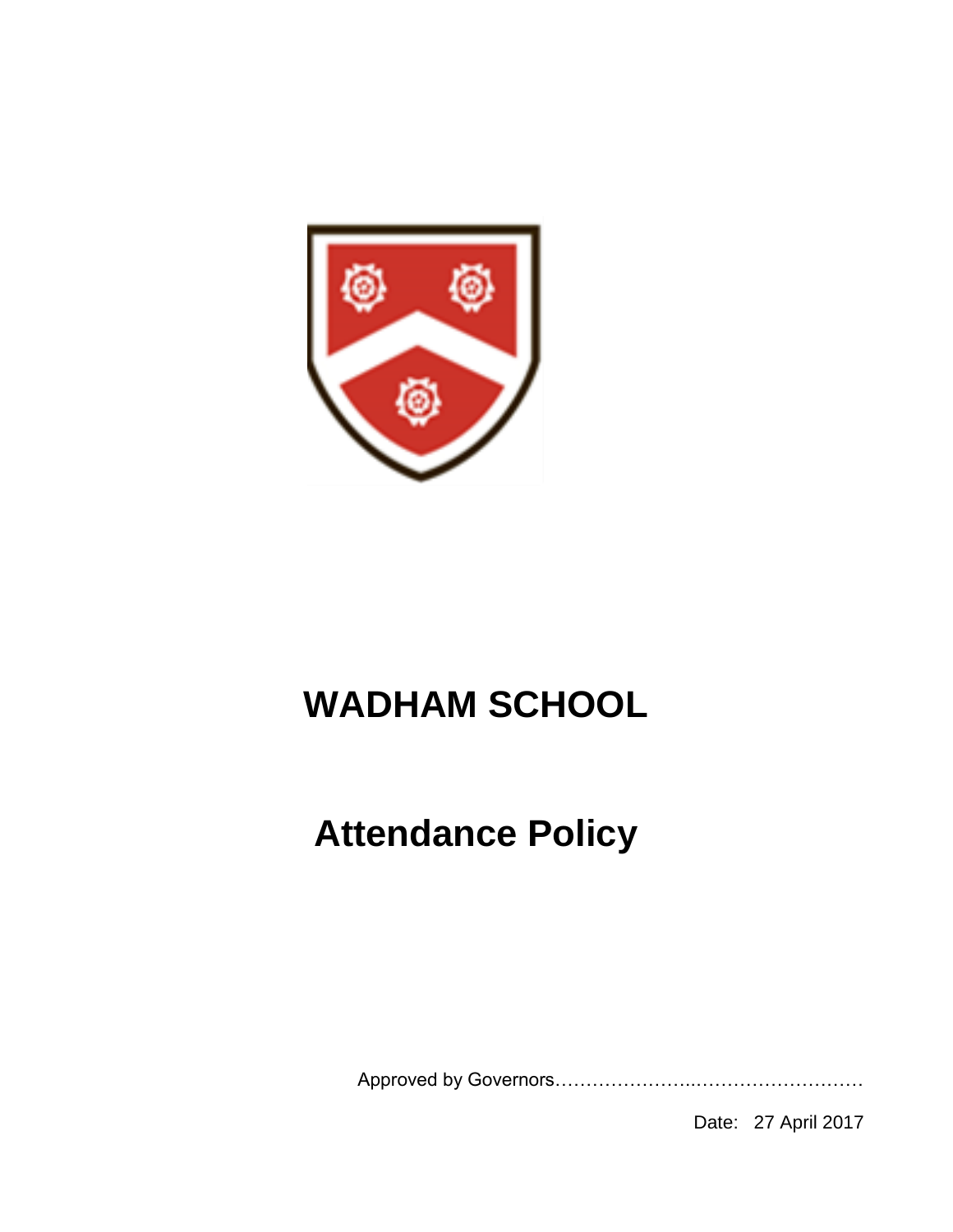## **Rationale**

Good attendance is the cornerstone of success and fulfillment in every students' school experience and Wadham seeks to ensure there are no barriers preventing any child from coming to school regularly and on time.

All students should aim for 100% attendance and to encourage this we offer incentives at our termly rewards Assembly and special recognition for any students who achieve 100% attendance for the whole of Year 9, Year 10 and Year 11.

We do this because we know that good attendance is linked to good learning. Research demonstrates that when attendance drops below 95% progress is affected and students become at risk of not fulfilling their potential.

Somerset County Council (SCC) supports schools:

- In expecting parents and carers to make sure that children and young people attend school regularly. Any absence from school will impact on educational achievement, success in later life and longer term health and well being
- In ensuring the law is upheld. Parents and carers are committing an offence if they fail to ensure the regular and punctual attendance at school of their child. Schools must explain their stance on term time leave in their attendance policy so parents/carers are clear on expectations and potential consequences, such as any unauthorised absence including taking term time leave not agreed with the school, can result in a Penalty Notice being issued to each parent for each child. Any Penalty Notice unpaid is taken to Magistrates Court as failure to secure the regular attendance of their child. If found guilty of such an offence, they might receive a criminal conviction and a potential fine of up to £1,000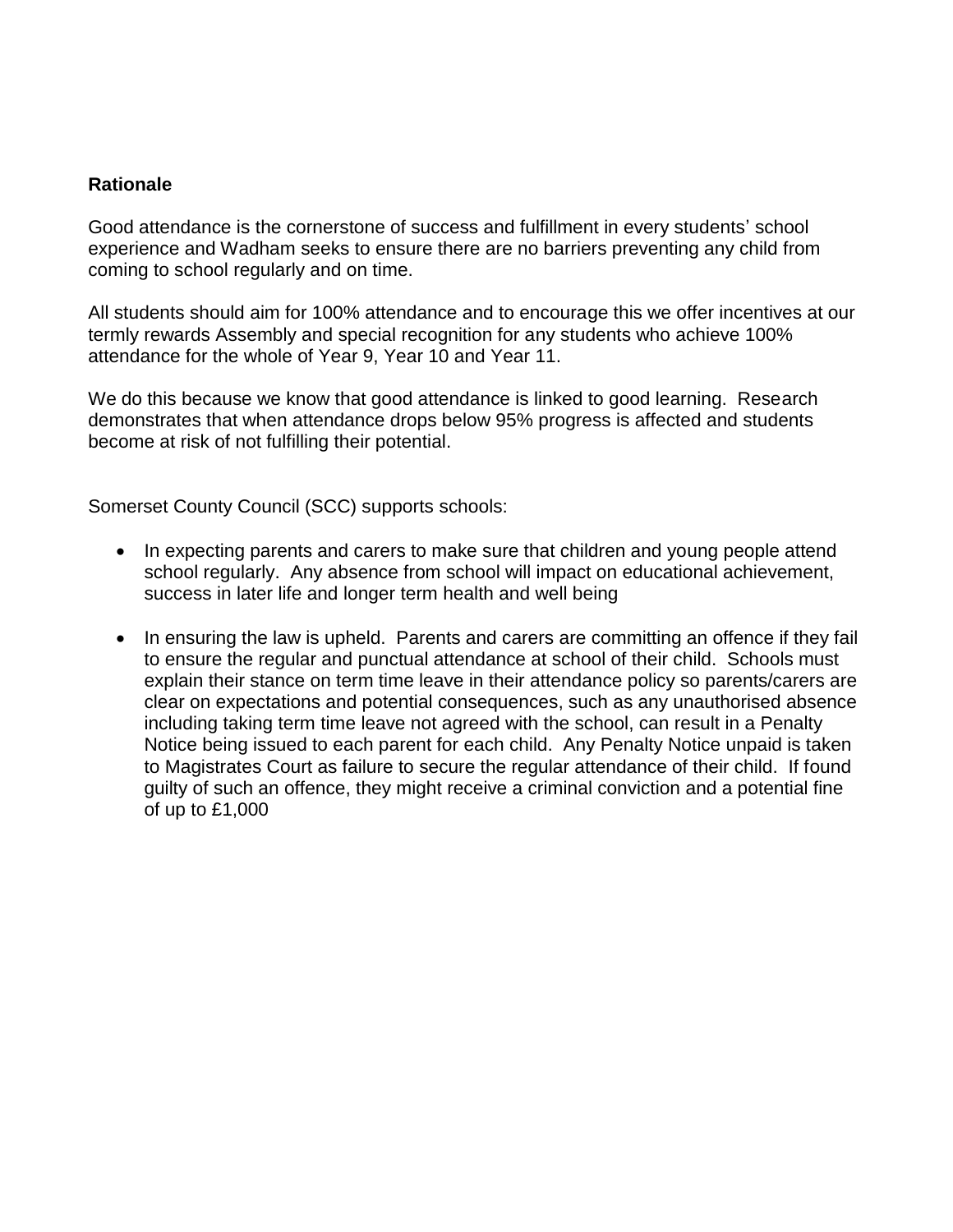## **Understanding types of absence**

There are two sessions of learning each day – morning and afternoon. The register taken in tutor time (am) and in Period 5 (pm) and is scrutinised daily.

Every half-day absence from school has to be classified by the school as either AUTHORISED or UNAUTHORISED. This is why information about the cause of any absence is always required, preferably in writing or via Parent Mail.

Authorised absences are mornings or afternoons away from school for a good reason such as illness or medical/dental appointments which unavoidably fall in school time, emergencies or other unavoidable cause.

Unauthorised absences are those which the school does not consider reasonable and for which no "leave" has been given. This type of absence can lead to the Local Authority using sanctions and /or legal proceedings. This includes:

- Parents/carers keeping children off school unnecessarily
- Truancy before or during the school day
- Absences which have never been properly explained
- Children who arrive at school too late to get a mark
- Shopping, looking after other children or birthdays
- Day trips and holidays in term time which have not been agreed.

Whilst any child may be absent from school because they are ill, sometimes they can be reluctant to attend school. Any problems with regular attendance are best sorted out between the school, the parents and the student. If a child is reluctant to attend, parents are encouraged to work with school to tackle any issues that may be preventing good attendance.

## **How we manage lateness**

The school day starts at 8.30am and we expect students to be in tutorial at that time.

Registers are marked by 8.35am and students will receive a late mark if they are not in by that time.

At 8.50am the registers will be closed. In accordance with the Regulations, if a student arrives after that time they will receive a mark that shows them to be on site, but this will **not** count as a present mark and it will mean they have an unauthorized absence. This may mean that parents could face the possibility of a Penalty Notice if the problem persists.

If a student has a persistent late record parents will be asked to meet with school staff to resolve the problem. Three late marks in any school week will result in an after school detention for the student. Parents are encouraged to approach the school at any time if they are having problems getting a student to school on time.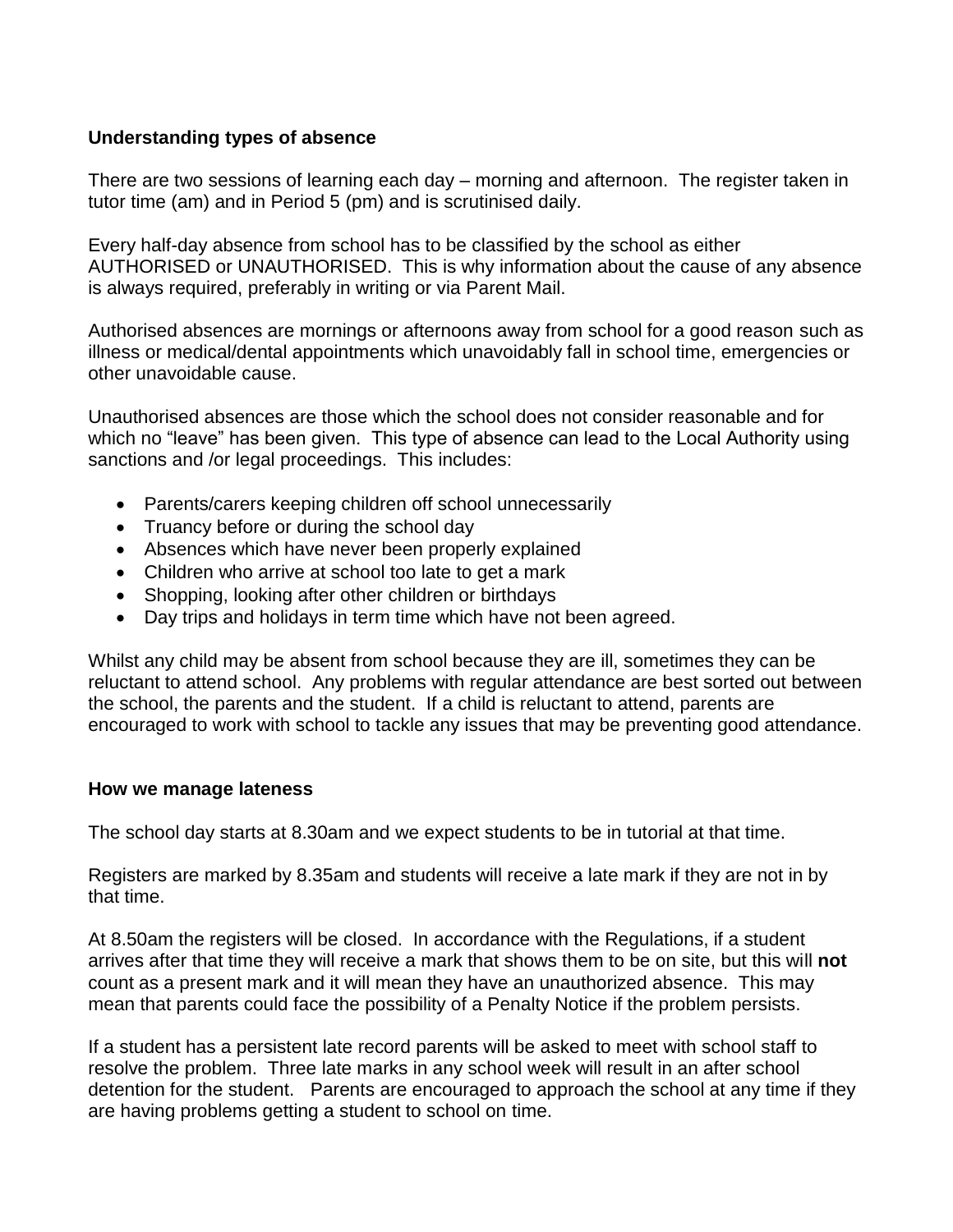## **Categories of Authorised Absence**

## **Approved Education Activities Off-site**

The absence of students to take part in supervised education activities outside of the school but authorised by the school is recorded as "approved educational activity" such as:

- $\circ$  field trips and education visits
- o participation in or attendance at approved sporting activities
- o Wadham will discuss with partner schools decisions regarding authorisation that affect families with a student at more than one school in our partnership

## **Temporary School Closures**

For school days where the whole school has to close due to severe weather conditions (eg floods/snow), heating failure, fire or structural damage the school follows local authority advice on recording attendance.

## **Deleting Pupils from the School Roll**

A student can be removed from the school roll if moving to another area or school.

The school will find out the name and address of the new school and when the student will start and confirm this information with the receiving school. When a school transfer form has been completed and Somerset LA informed the student's name can be removed. Students are also deleted from the roll as follows:

- $\circ$  When a parent informs the school IN WRITING that they are removing their child (it is incumbent on the school to inform the LA).
- o Permanent exclusion
- o Death of the child

## **Supporting good attendance**

School meets fortnightly with the local authority's Education Welfare Service to identify concerns around attendance. Where appropriate our allocated officer works with home and school to remove barriers with the aim of avoiding the necessity for legal action. In cases where involvement of EWS fails to secure improvement in attendance the EWS are likely to prosecute

## **Persistent Absence**

Students who miss 10% of their learning through absence are deemed by Government to be Persistently Absent. PA students are monitored and supported where appropriate.

The school is responsible for setting work for an excluded student who remains on the school roll.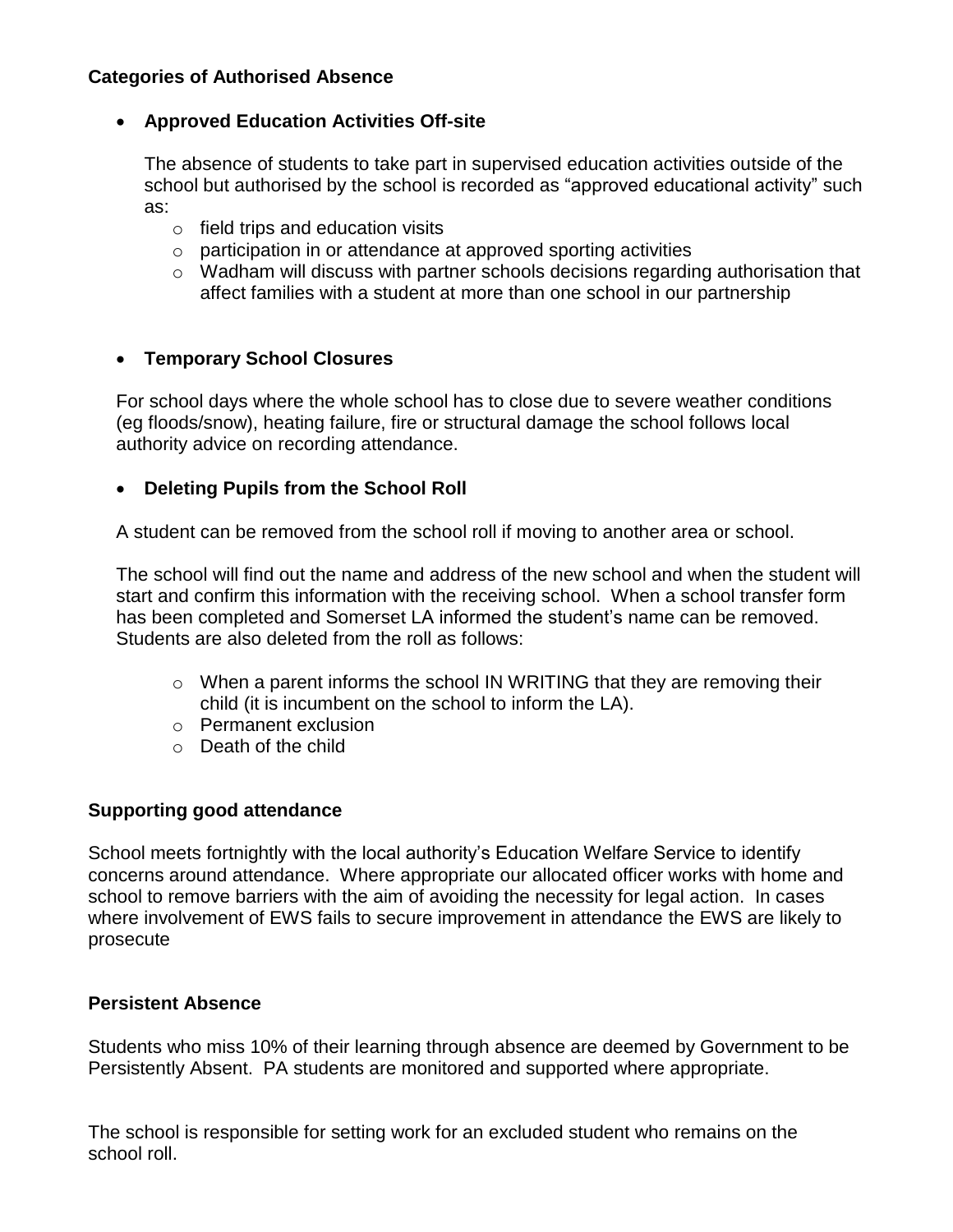# **Traveller child when the family is travelling**

To help ensure the continuity of learning for Traveller Children, dual registration means that the school will not remove a Traveller child from the school roll while they are traveling.

While the Traveller is away the school holds the place open and records the absence as authorised.

# **Family Bereavement**

The school will respond sensitively to requests to attend funerals or associated events and has the discretion to authorise such absences.

# **Family Prison Visits**

The school will authorise requests for absence which will enable the child to visit his or her parent in prison.

## **Special Occasions**

The school will consider each request individually. Only exceptional occasions warrant leave of absence. For example, attending the wedding of a family member may be acceptable but a day out of school for a student's birthday or for shopping will not.

The school will also take into account the nature of the event; its frequency (is it a one-off or likely to become a regular occurrence?); whether the parent gave advance notice; and the student's overall attendance pattern.

## **Public performances including film or TV work**

The school will allow absence for a student to take part in a public performance. Agreed participation will be an authorised absence.

## **Ethnic Minorities**

The Equal Opportunities Policy provides separate data for monitoring the attendance of all students on roll who have an ethnic minority background.

## **Roles and Responsibilities**

- All staff are required to promote good punctuality and attendance
- Tutors and teachers are required to maintain accurate records and to raise any emerging concerns with parents, each other and/or the Attendance Officer. Tutors work with the Attendance officer to pursue reasons for absence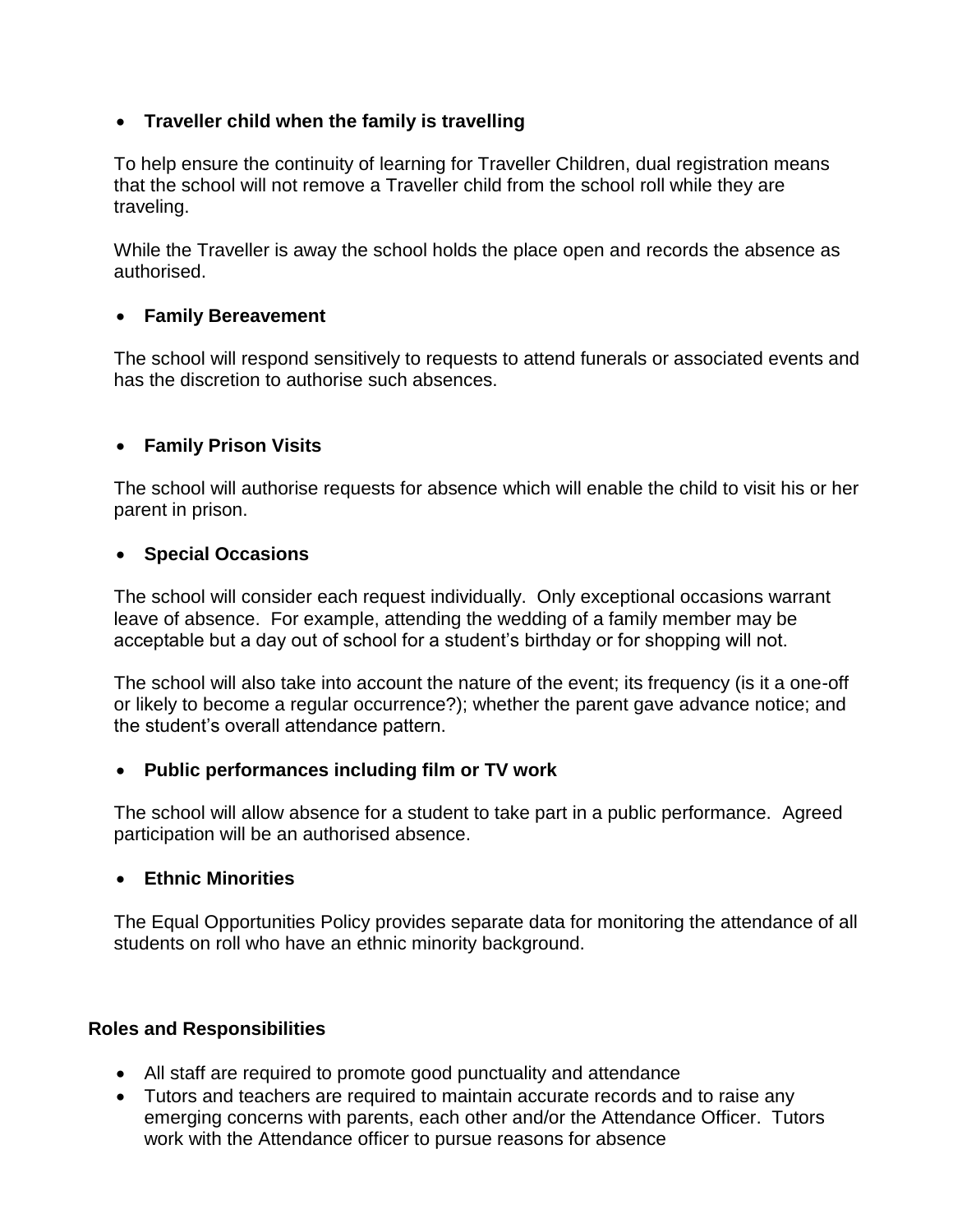- The Attendance Officer has responsibility for maintaining accurate records, pursuing reasons for absence and medical evidence, liaising with EWS and Senior colleagues and supporting parents and other colleagues to ensure good attendance.
- A member of the Senior Team will oversee the work of the Attendance Officer.
- Parents and guardians have legal responsibility to ensure their children attend regularly and on time. School seeks to support families in the discharge of this duty, whenever possible.
- Students in an Upper School such as Wadham are increasingly able to take responsibility themselves for attending school and will be encouraged to do so through PSHE and Assemblies in school

## **Term Time Leave:**

Headteachers can only grant leave of absence in exceptional circumstances. Any request for leave must be made in writing for the attention of the Headteacher at least 4 weeks in advance and certainly before any travel arrangements or bookings are made.

Examples of exceptional circumstances include:

- Forces staff returning from lengthy active service abroad.
- Police, Fire Service staff, whose leave is allocated rather than selected.
- In the case of the terminal illness of a close family member, especially if the family member lives overseas.
- Somerset County Council cannot override a school's decision not to authorise any term time leave and there is no right of appeal

## **Those people responsible for attendance matters in this school are:**

Mrs W. Abbott Attendance Officer Mrs Jackson, Deputy Headteacher Mrs Forsey (6<sup>th</sup> form)

## Other Agencies Involved

The following agencies will also become involved as appropriate:

- Education Welfare Officer
- Educational Psychologist
- LA Casework officer
- Children Looked After Team
- Traveller Education
- Complex Case Panel
- Medical Needs Panel